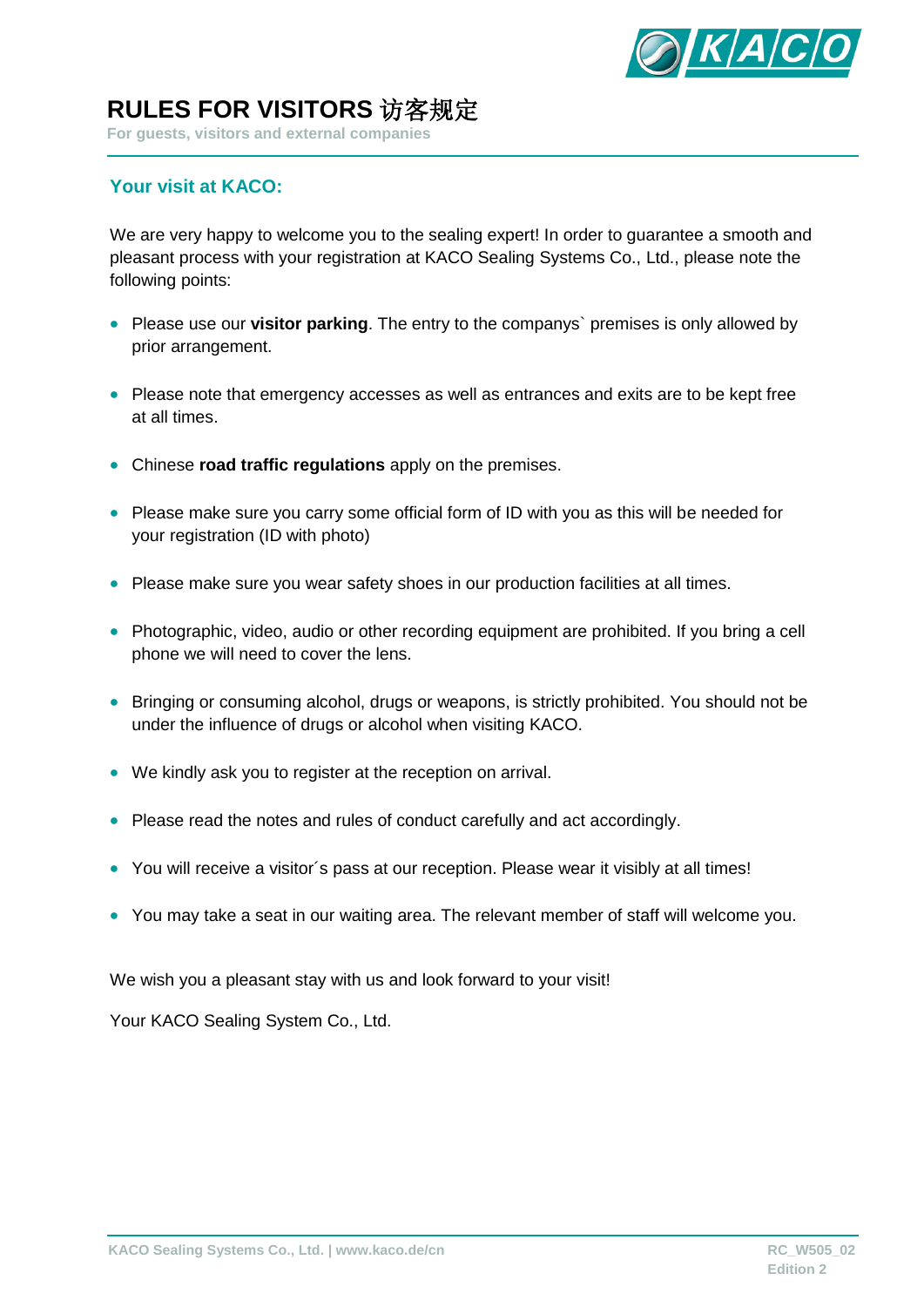

**For guests, visitors and external companies**

### 您在 **KACO** 访问时:

我们非常高兴地欢迎您来到密封专家!为了能够保证您在 KACO 访问过程中顺利而愉快, 需 要注意以下几点:

- 请使用我们的访客停车。 只有在与我们协商后才能进入工厂,否则不允许进入工厂
- 请注意,消防车道,出入口和出口应始终保持空闲状态
- 道路交通法规基本上适用于现场
- 请记住,您必须向我们出示您的身份证件并准备好您的文件 (带照片的证件)
- 如果您需要进入我们的场所,请记住带上安全鞋,因为在我们的场所必须穿着它们
- 禁止携带照片,视频,音频或其他录制设备。 如果您不能将手机放在车内,我们将覆 盖其镜头
- 禁止携带或饮用酒精,毒品或武器。进入工厂时,任何访客或员工均不得受到药物或 酒精的影响。
- 我们恳请您在访问开始时在接待处登记
- 请仔细阅读说明和行为准则,并注意它们
- 在我们的接待处,您将获得访客通行证。 请随时佩戴
- 在我们的等候区坐下。 相关负责的员工将接待您

我们希望您与我们愉快的一起,期待您的光临!

真诚的 KACO Sealing System Co., Ltd.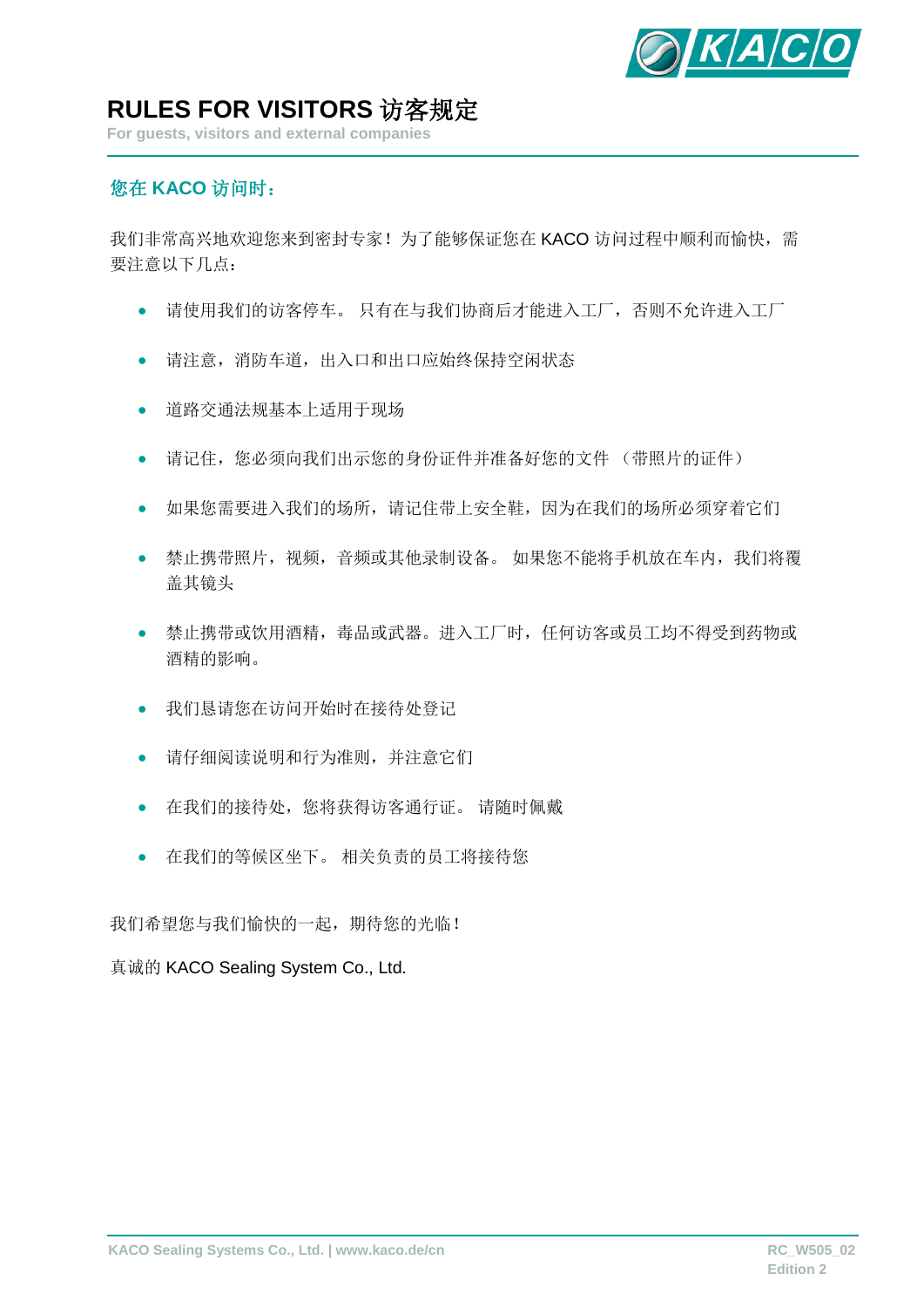

**For guests, visitors and external companies**

#### **KACO (Wuxi) Sealing Systems Co., Ltd**